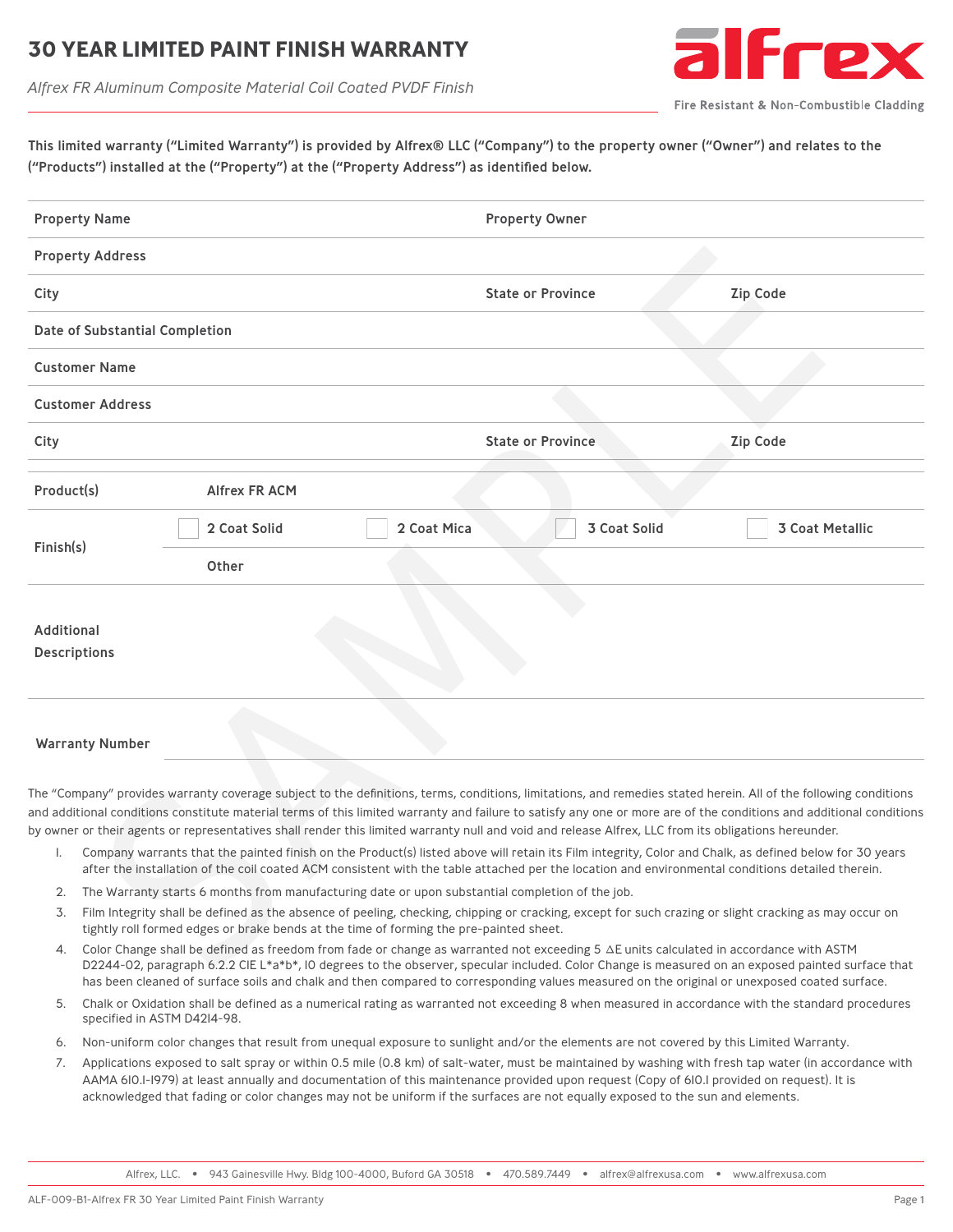# **30 YEAR LIMITED PAINT FINISH WARRANTY**



*Alfrex FR Aluminum Composite Material Coil Coated PVDF Finish*

Fire Resistant & Non-Combustible Cladding

- 8. This Limited Warranty does not extend to, or cover: (a) damage to the Product occasioned by improper storage of the coated metal prior to installation or moisture or other contamination detrimental to the Product because of improper packaging, handling, shipping, processing and/ or installation; or (b) damage to the Product which suffers from improper forming, fabrication, cut edge exposure, corrosion of the substrate or any other condition between the substrate and coating which causes coating degradation or delamination; or (c) Forming Product at temperatures below an ambient temperature of 60°F (16°C) which may adversely affect the appearance and performance of the finish coating; or (d) any external contaminant or condition which causes coating degradation or delamination; or (e) damage to the Product as a result of ponding or standing water.
- 9. This Limited Warranty does not extend to, or cover any failure caused by perforation processes which (a) may cause potential heat damage to the top paint layer, (b) leave exposed aluminum vulnerable to oxidation, paint degradation, or delamination, (c) are not specifically approved by Alfrex prior to issuance of the warranty.
- 10. This Limited Warranty does not cover damage or failure of Product which damage or failure is attributable to acts of God, falling objects, external forces, explosions, fire, terrorism, or other such similar or dissimilar occurrences.
- 11. Owner's sole and exclusive remedy, and Alfrex, LLC's liability under this Limited Warranty will be limited, at Alfrex, LLC's option, to recoating or replacing the coil coated Plate with the Product claimed to be defective. Under no circumstances will Alfrex, LLC be held liable for any incidental, special, punitive or consequential damages.
- 12. Alfrex, LLC shall be given a reasonable opportunity to inspect the product claimed to be defective. If after inspection of the product, Alfrex, LLC determines that the claimed defect is covered by this warranty, Alfrex, LLC as its sole option, shall refinish, repair, or replace, the defective Product without charge to the owner.
- 13. Alfrex, LLC must approve any recoating of the metal substrate through submission of three (3) estimates that each includes the name of the coating products to be used, labor and material costs as well as any other costs associated with the work for refinishing or replacing the metal substrate. Alfrex, LLC reserves the right to approve or negotiate the contract for such recoating or replacement work if the initial estimate is unacceptable to Alfrex, LLC.
- 14. All warranty work will be performed by Alfrex, LLC or by a company, customer, contractor, applicator, or distributor selected by Alfrex, LLC. At no time does this warranty confer upon the claiming party or any other party the right to proceed with repair, replacement or restoration without written notice and agreement by a duly authorized officer of Alfrex, LLC. Any such work undertaken by the claiming party or any other party shall be for the claiming party's own account and shall result in this warranty becoming null and void. As color variances may occur between replacement or refinished product in comparison with the originally installed product due to normal weathering and aging of the originally installed product, this condition will not be indicative of a defect in either the replacement product or the originally installed product. onding water.<br>In Limited Warranty does mot estend to, or cover any failure caused by perforsion processes which (a) may causi potential heat to particular, (a) are not appear by particular, (b) are not appear by particular
- 15. The warranty for any refinished or replaced metal substrate shall be only for the remainder of the original warranty period applicable to the original coated metal substrate.
- 16. In no event will the original applicable warranty period set forth in the warranty table be extended by a warranty claim.
- 17. In the event of any subsequent failure of any recoated or replaced coil coated Plate, the Owner shall first make any claims against the supplier of those replacement materials.
- 18. The applicable warranty period shall be limited to, and shall in no event extend beyond, the warranty period as set forth in the warranty table.
- 19. This Limited Warranty is given solely to the Owner and is non-transferable and non-assignable.
- 20. All claims must be submitted in writing to Alfrex LLC in 943 Gainesville Hwy. Bldg. 100-4000, Buford, GA 30518. All claims must be accompanied by this certificate, fully completed and signed by the customer that furnished the product to the owner. In order to qualify for warranty coverage, all claims must be submitted within thirty days from the date the damage is first discovered or could have been discovered. No claims can be submitted 30 days after expiration of the warranty period.
- 21. In no event does Alfrex LLC cover the cost of labor or sundry materials required to remove and/or replace any defective product.
- 22. Alfrex LLC reserves the right to discontinue or modify its products lines and coating colors. If the original product or coating color is no longer available, Alfrex LLC agrees to use commercially reasonable efforts to substitute a comparable product.
- 23. This warranty is subject to, enforced by, and construed according to the laws of the State of Georgia. Any legal action to enforce or construe any portion of this warranty shall be brought in a Court of Company's choice in Georgia.
- 24. Any attempt to construe this warranty, be it by law or other legal means, that ultimately leads to any court of competent jurisdiction stating any provision herein as invalid or unenforceable the remainder of the provisions following shall come into effect. These provisions shall come into effect as though the prior provisions had not been contained herein.
- 25. The United Nations Convention on Contracts for the International Sale of Goods is expressly disclaimed and does not apply to the sale of Seller products. Any and all disputes between the parties that may arise pursuant to this order will be heard and determined before an appropriate arbitrator, federal or state court located in Atlanta, Georgia. The owner hereto acknowledges such court has the jurisdiction to interpret and enforce the provisions herein and/ or an arbitrator's judgment, and the owner and the Customer waives any and all objections that they may have as to personal jurisdiction or venue in any of the above courts.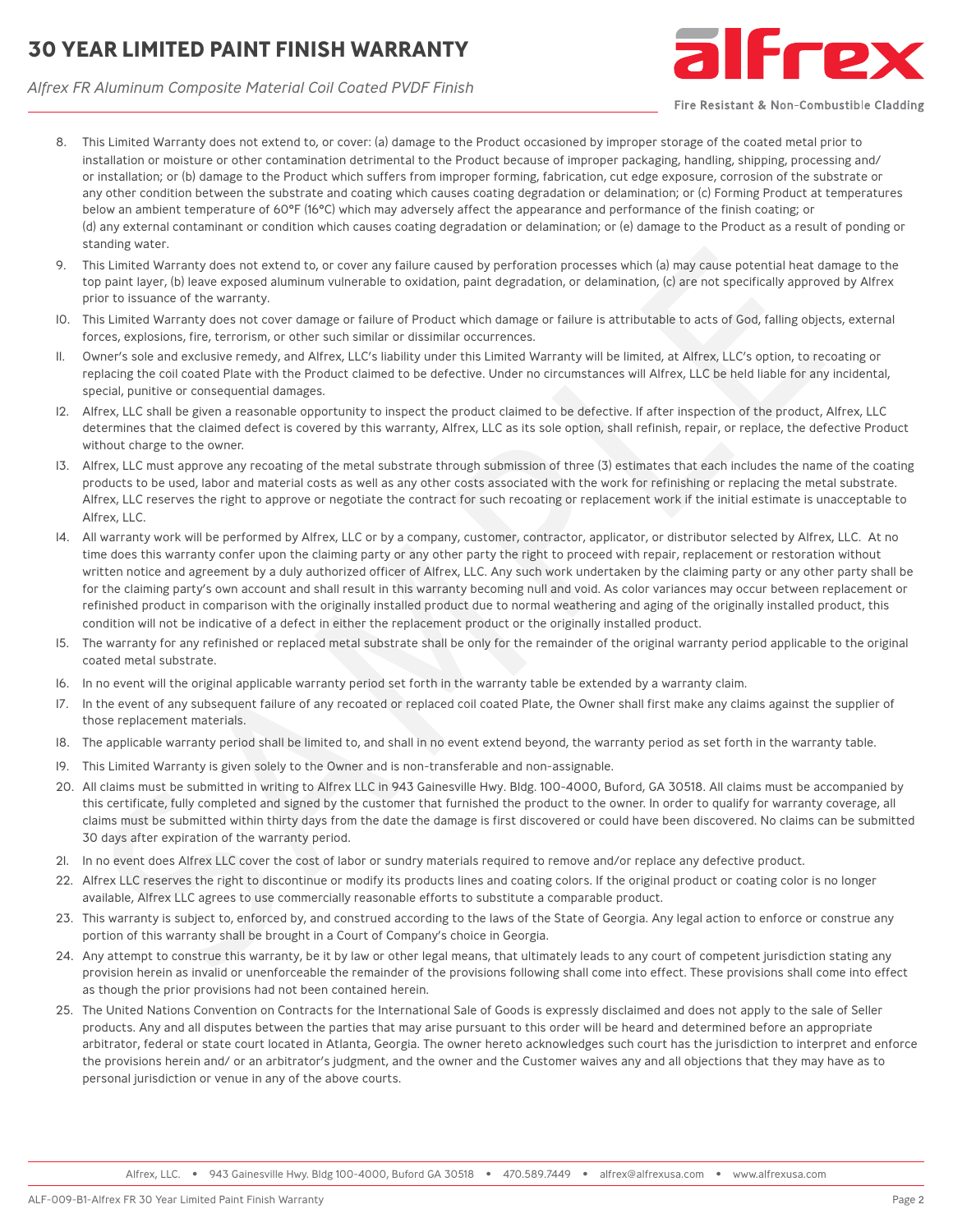# **30 YEAR LIMITED PAINT FINISH WARRANTY**

*Alfrex FR Aluminum Composite Material Coil Coated PVDF Finish*



Fire Resistant & Non-Combustible Cladding

- 26. Company has the right to termination of the warranty at any time if a (30) day notice is given to the Customer prior to Rights accruing to Customer are not lost prior to termination.
- 27. All information hereto shall be adhered to by both parties and shall not extend beyond the directives made herein. No modification shall be made without the understanding, consent, and signing by both Customer and Company of a contract explicitly stating this warranty's subsequent modification.
- 28. EXCEPT AS SET FORTH HEREIN, ALFREX, LLC MAKES NO OTHER EXPRESS WARRANTIES AND DISCLAIMS ANY IMPLIED WARRANTIES, INCLUDING ANY IMPLIED WARRANTY OF MERCHANTABILITY OR FITNESS FOR A PARTICULAR PURPOSE OR USE, WITH RESPECT TO ANY OF THE PRODUCTS.
- 29. IT IS UNDERSTOOD AND AGREED THAT THE REMEDIES PROVIDED FOR HEREIN FOR THE FINISH OF THE PRODUCT DESCRIBED ABOVE ARE EXCLUSIVE WHETHER FOR BREACH OF EXPRESS WARRANTIES OR OTHERWISE AND SHALL CONSTITUTE THE OWNER'S EXCLUSIVE REMEDY AND ALFREX, LLC'S EXCLUSIVE LIABILITY. IN NO EVENT SHALL ALFREX, LLC BE LIABLE FOR LABOR COSTS, DIRECT, INDIRECT, INCIDENTAL, PUNITIVE, SPECIAL OR CONSEQUENTIAL DAMAGES FOR ANY BREACH OF ANY EXPRESS OR IMPLIED WARRANTIES IN CONNECTION WITH THE PRODUCT.
- 30. THIS WARRANTY IS THE ONLY EXPRESS WARRANTY EXTENDED BY ALFREX, LLC IN CONNECTION WITH THE PRODUCT, OTHER THAN ALFREX, LLC'S STANDARD COATING WARRANTY, IF ANY, AND THE LIMITED WARRANTY SET OUT IN ALFREX, LLC'S SALES TERMS AND CONDITIONS, FOR THE PRODUCT, AND IT EXCLUDES ALL OTHER WARRANTIES, REPRESENTATIONS OR GUARANTEES, EXPRESS OR IMPLIED, WRITTEN OR ORAL, BY OPERATION OF LAW OR OTHERWISE, INCLUDING WITHOUT LIMITATION, THE IMPLIED WARRANTIES OF MERCHANTABILITY AND FITNESS FOR A PARTICULAR PURPOSE. ALFREX, LLC'S AGGREGATE TOTAL CUMULATIVE LIABLITY UNDER THIS WARRANTY IS LIMITED TO THE DOLLAR AMOUNT OF THE PURCHASE PRICE.
- 31. Owner is solely responsible for proper selection and installation of Alfrex, LLC's products. Owner agrees that it will use Alfrex, LLC products only for their intended uses and according to the specifications and limitations established by Alfrex, LLC from time to time. Owner shall indemnify, defend and hold Alfrex, LLC harmless from and against any and all damages arising out of or relating to improper product selection, application, use, misuse, neglect, abuse of products or improper installation or incorporation of products.

|                             | EXCEPT AS SET FORTH HEREIN, ALFREX, LLC MAKES NO OTHER EXPRESS WARRANTIES AND DISCLAIMS ANY IMPLIED WARRANTIES, INCLUDIN<br>IMPLIED WARRANTY OF MERCHANTABILITY OR FITNESS FOR A PARTICULAR PURPOSE OR USE, WITH RESPECT TO ANY OF THE PRODUCTS.                                                                                                                                                                                                                                                                                                                                                                                    |
|-----------------------------|-------------------------------------------------------------------------------------------------------------------------------------------------------------------------------------------------------------------------------------------------------------------------------------------------------------------------------------------------------------------------------------------------------------------------------------------------------------------------------------------------------------------------------------------------------------------------------------------------------------------------------------|
|                             | IT IS UNDERSTOOD AND AGREED THAT THE REMEDIES PROVIDED FOR HEREIN FOR THE FINISH OF THE PRODUCT DESCRIBED ABOVE ARE EXCI<br>WHETHER FOR BREACH OF EXPRESS WARRANTIES OR OTHERWISE AND SHALL CONSTITUTE THE OWNER'S EXCLUSIVE REMEDY AND ALFREX,<br>EXCLUSIVE LIABILITY. IN NO EVENT SHALL ALFREX, LLC BE LIABLE FOR LABOR COSTS, DIRECT, INDIRECT, INCIDENTAL, PUNITIVE, SPECIAL OR<br>CONSEQUENTIAL DAMAGES FOR ANY BREACH OF ANY EXPRESS OR IMPLIED WARRANTIES IN CONNECTION WITH THE PRODUCT.                                                                                                                                    |
| THE PURCHASE PRICE.         | THIS WARRANTY IS THE ONLY EXPRESS WARRANTY EXTENDED BY ALFREX, LLC IN CONNECTION WITH THE PRODUCT, OTHER THAN ALFREX,<br>LLC'S STANDARD COATING WARRANTY, IF ANY, AND THE LIMITED WARRANTY SET OUT IN ALFREX, LLC'S SALES TERMS AND CONDITIONS, FO<br>THE PRODUCT, AND IT EXCLUDES ALL OTHER WARRANTIES, REPRESENTATIONS OR GUARANTEES, EXPRESS OR IMPLIED, WRITTEN OR ORAL, E<br>OPERATION OF LAW OR OTHERWISE, INCLUDING WITHOUT LIMITATION, THE IMPLIED WARRANTIES OF MERCHANTABILITY AND FITNESS FOR<br>PARTICULAR PURPOSE. ALFREX, LLC'S AGGREGATE TOTAL CUMULATIVE LIABLITY UNDER THIS WARRANTY IS LIMITED TO THE DOLLAR AMOU |
|                             | Owner is solely responsible for proper selection and installation of Alfrex, LLC's products. Owner agrees that it will use Alfrex, LLC products or<br>their intended uses and according to the specifications and limitations established by Alfrex, LLC from time to time. Owner shall indemnify, de<br>and hold Alfrex, LLC harmless from and against any and all damages arising out of or relating to improper product selection, application, use, r<br>neglect, abuse of products or improper installation or incorporation of products.                                                                                      |
|                             |                                                                                                                                                                                                                                                                                                                                                                                                                                                                                                                                                                                                                                     |
|                             |                                                                                                                                                                                                                                                                                                                                                                                                                                                                                                                                                                                                                                     |
|                             |                                                                                                                                                                                                                                                                                                                                                                                                                                                                                                                                                                                                                                     |
|                             |                                                                                                                                                                                                                                                                                                                                                                                                                                                                                                                                                                                                                                     |
|                             |                                                                                                                                                                                                                                                                                                                                                                                                                                                                                                                                                                                                                                     |
|                             |                                                                                                                                                                                                                                                                                                                                                                                                                                                                                                                                                                                                                                     |
|                             |                                                                                                                                                                                                                                                                                                                                                                                                                                                                                                                                                                                                                                     |
| <b>Accepted By:</b>         |                                                                                                                                                                                                                                                                                                                                                                                                                                                                                                                                                                                                                                     |
| Alfrex, LLC.                |                                                                                                                                                                                                                                                                                                                                                                                                                                                                                                                                                                                                                                     |
| 943 Gainesville Hwy.        |                                                                                                                                                                                                                                                                                                                                                                                                                                                                                                                                                                                                                                     |
| <b>Building 100-4000</b>    |                                                                                                                                                                                                                                                                                                                                                                                                                                                                                                                                                                                                                                     |
| Buford, GA 30518            |                                                                                                                                                                                                                                                                                                                                                                                                                                                                                                                                                                                                                                     |
| Phone: 470.589.7449         |                                                                                                                                                                                                                                                                                                                                                                                                                                                                                                                                                                                                                                     |
| <b>Authorized By</b>        |                                                                                                                                                                                                                                                                                                                                                                                                                                                                                                                                                                                                                                     |
|                             |                                                                                                                                                                                                                                                                                                                                                                                                                                                                                                                                                                                                                                     |
| <b>Authorized Signature</b> |                                                                                                                                                                                                                                                                                                                                                                                                                                                                                                                                                                                                                                     |
| Date                        |                                                                                                                                                                                                                                                                                                                                                                                                                                                                                                                                                                                                                                     |
|                             |                                                                                                                                                                                                                                                                                                                                                                                                                                                                                                                                                                                                                                     |

Alfrex, LLC. • 943 Gainesville Hwy. Bldg 100-4000, Buford GA 30518 • 470.589.7449 • alfrex@alfrexusa.com • www.alfrexusa.com